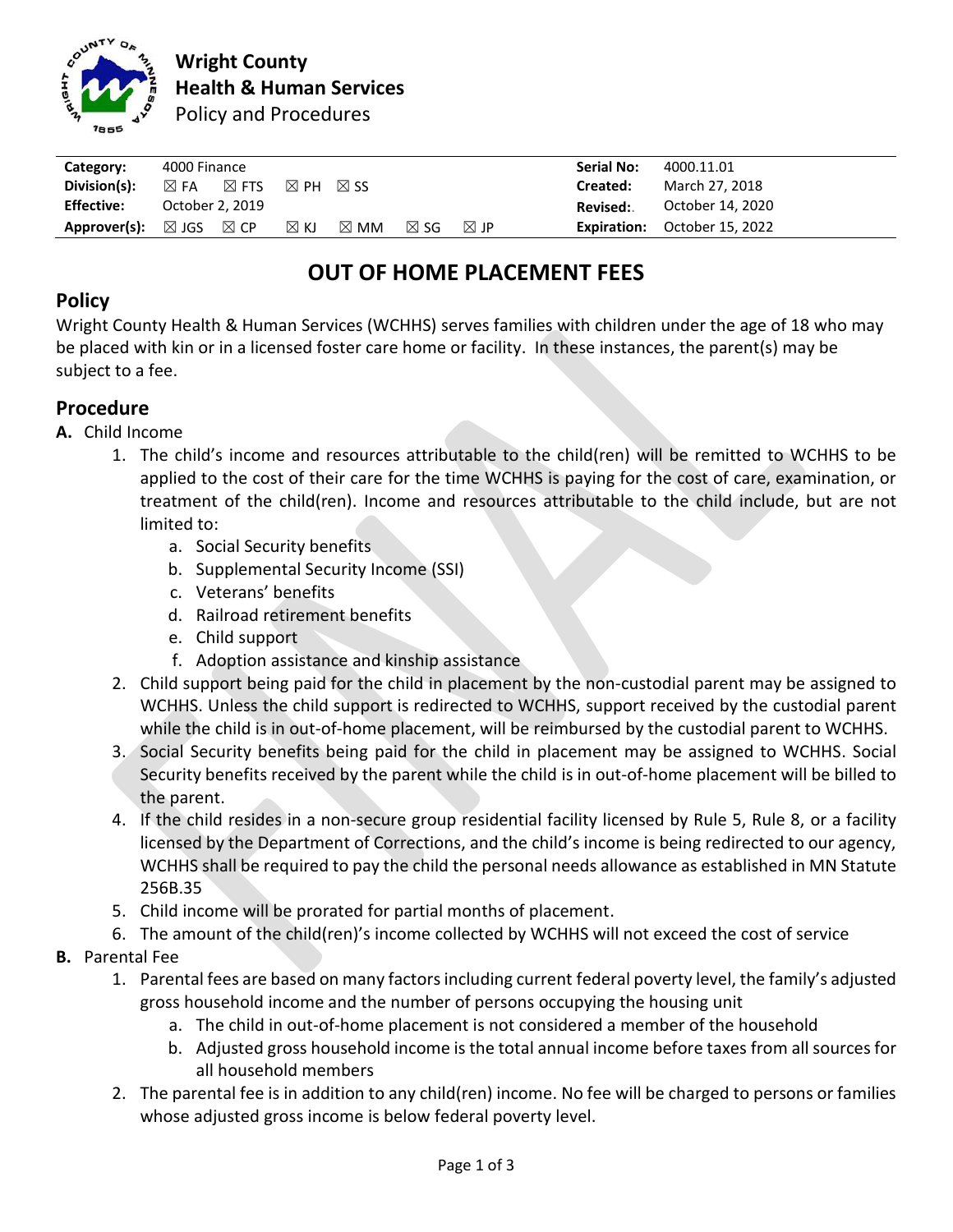| Category:                                          | 4000 Finance    |                 |                |                |                | <b>Serial No:</b> | 4000.11.01 |                                     |
|----------------------------------------------------|-----------------|-----------------|----------------|----------------|----------------|-------------------|------------|-------------------------------------|
| Division(s):                                       | $\boxtimes$ FA  | $\boxtimes$ FTS | $\boxtimes$ PH | $\times$ SS    |                |                   | Created:   | March 27, 2018                      |
| <b>Effective:</b>                                  | October 2, 2019 |                 |                |                |                |                   | Revised:   | October 14, 2020                    |
| <b>Approver(s):</b> $\boxtimes$ JGS $\boxtimes$ CP |                 |                 | $\boxtimes$ KJ | $\boxtimes$ MM | $\boxtimes$ SG | $\boxtimes$ JP    |            | <b>Expiration:</b> October 15, 2022 |

- 3. Parent(s) receiving MFIP-Cash Assistance, GA, or MSA **will not** be charged a parental fee. Parent(s) receiving MFIP-Food, SNAP, or Medical Assistance may be charged a parental fee if household income exceeds the federal poverty level. The County Board approved Fee Schedule will be used in determining the parental fee. If there is not a current child support order, both parents will have their parental fee determined.
	- a. Once the parental fee is calculated, the parents may request an extension of the assessed amount if it creates a financial hardship on the family
	- b. The monthly payment amount may be approved at the discretion of the staff determining the fee amount
	- c. The Agency has the option of refusing extended payments
- 4. The assessed monthly fee will remain in effect each month the child(ren) is/are in a WCHHS funded placement. For partial months of placement, either the full parental fee or the full cost of services will be charged, whichever is less
- 5. The parent is responsible for medical and dental insurance. Failure to provide WCHHS with insurance billing information will result in the parent being responsible for all medical or dental bills incurred by WCHHS for the child in placement
- 6. The parent must apply for Medical Assistance (MA) for the child in placement to cover any medical or dental bills not covered by private insurance
- 7. In addition to the parental fee, the parent is responsible for necessary clothing, transportation for home visits, any medical costs that are not covered by Medical Assistance (MA), and the cost of child care services
- 8. The parent is responsible for notifying the Fiscal collection staff of any changes in income or address within ten (10) days of the changes
- 9. The parent is responsible for submitting a copy of the latest Federal Income Tax return along with verification of all earned/unearned household income to the collection officer on an annual basis while the child remains in out-of-home placement
- 10. The parental fee combined with WCHHS portion of the child income will not exceed the cost of outof-home placement services
- 11. If the responsible parent does not provide enough information to determine household size and adjusted gross household income, it is presumed that the adjusted gross household income is above the federal poverty level
- 12. WCHHS may use revenue recapture (MN State tax collection) to collect amounts owed by the parent
- 13. WCHHS may add a collection charge on any account balance that is over 90 days overdue
- **C.** Appeal Procedures
	- 1. A client may appeal to WCHHS if they believe the fee should be modified for special or unusual circumstances
		- a. The appeal must be in writing, stating the reasons the modification should be granted and requesting a review hearing
		- b. The collection officer will notify the parent of the date and time of the review hearing. The parent has the option of attending the review hearing. A panel of three (3) supervisors and/or managers will review the request